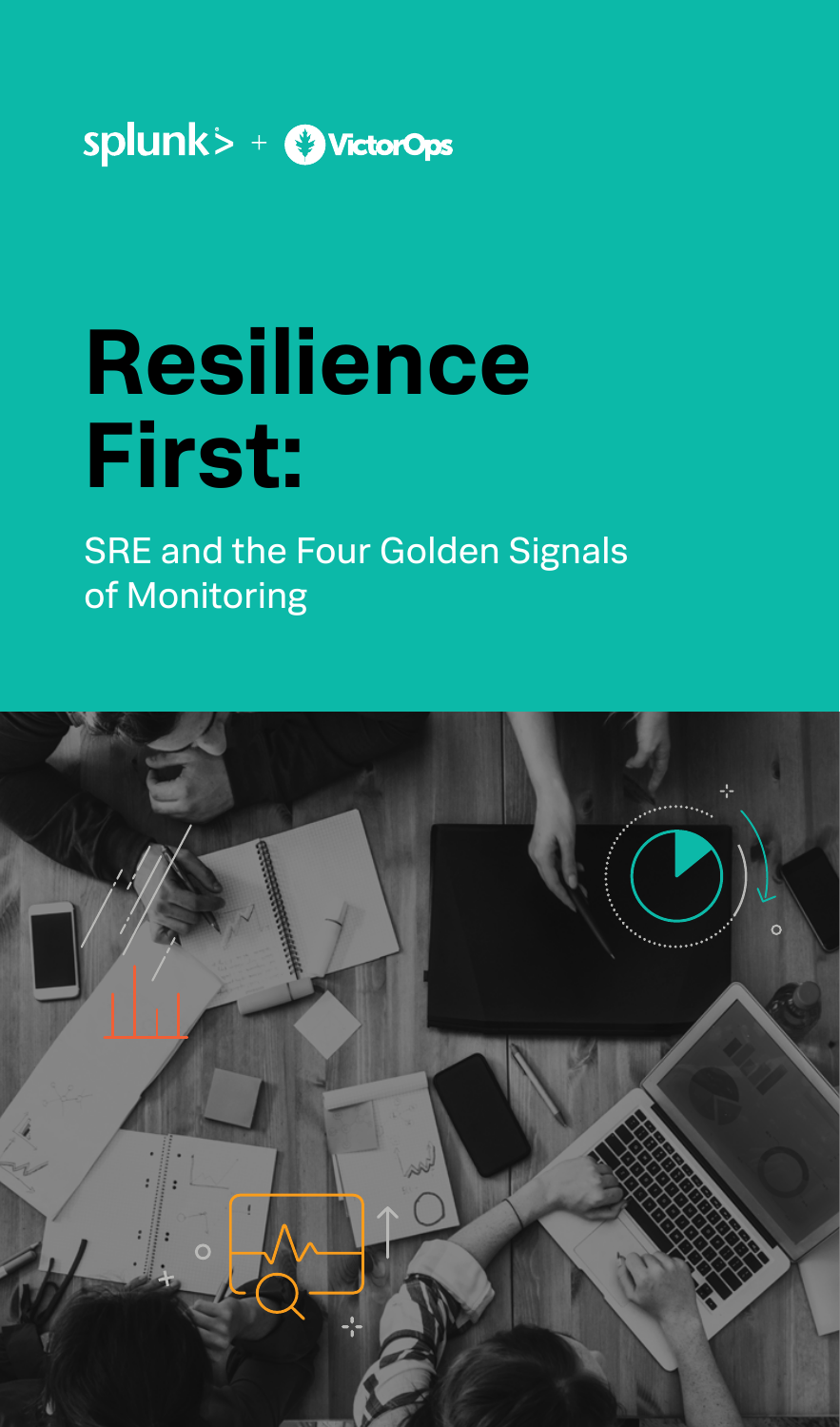## **TABLE OF CONTENTS**

| The Traditional Approach to Service Management5            |
|------------------------------------------------------------|
|                                                            |
|                                                            |
|                                                            |
|                                                            |
|                                                            |
|                                                            |
|                                                            |
|                                                            |
|                                                            |
|                                                            |
|                                                            |
|                                                            |
| Implementing the Four Golden Signals at VictorOps19        |
|                                                            |
| Jonathan Schwietert (Platform Engineer & SRE Team Lead) 20 |
| DeAndre Carroll (Software Engineer - Middle Tier Team)  22 |
|                                                            |
|                                                            |
|                                                            |
|                                                            |



VictorOps is a purpose-built on-call incident response solution for SRE teams. Sign up for a [14-day free trial](https://portal.victorops.com/membership/#/onboarding/create-org/?utm_medium=content&utm_source=content&utm_campaign=content-con-global-us-en-2020-q3-sre4goldensignals-ebk&utm_content=ebookpdf) or get a [free personalized demo](https://victorops.com/request-demo/?utm_medium=content&utm_source=content&utm_campaign=content-con-global-us-en-2020-q3-sre4goldensignals-ebk&utm_content=ebookpdf) to start making on-call suck less.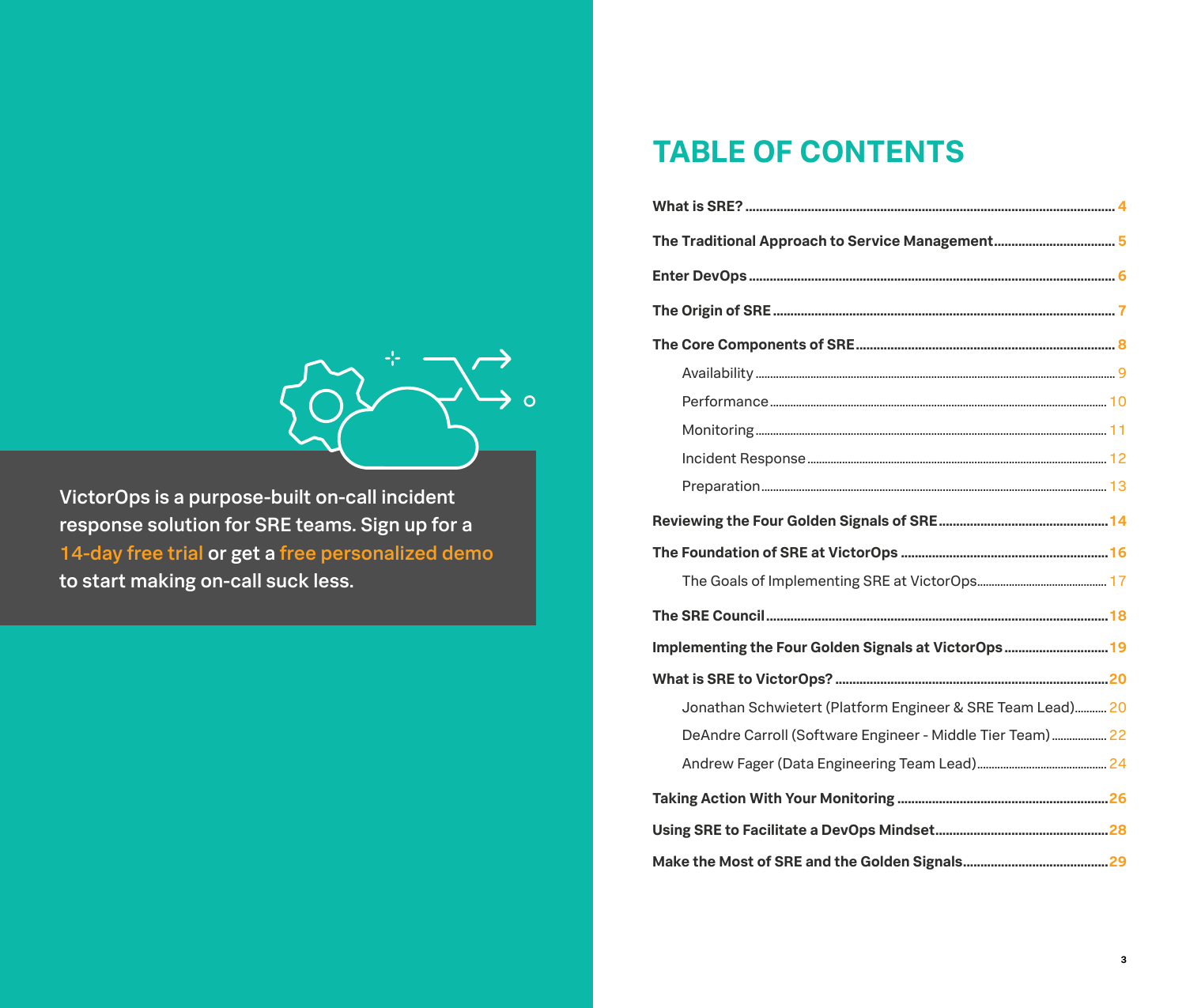

SRE (site reliability engineering) is a discipline used by software engineering and IT teams to proactively build and maintain more reliable services. SRE is a functional way to apply software development solutions to IT operations problems. From monitoring to software delivery to [incident response](https://victorops.com/incident-response/?utm_medium=content&utm_source=content&utm_campaign=content-con-global-us-en-2020-q3-sre4goldensignals-ebk&utm_content=ebookpdf) – site reliability engineers are focused on building and monitoring anything in production that improves service resiliency without harming development speed.

Site reliability engineering is often used as a highly-integrated method for tightening the relationship between developers and IT teams. An SRE's biggest role is to improve the overall resilience of a system and provide visibility to the health and performance of services across all applications and infrastructure. Site reliability engineers can actively write code to improve service resilience and flexibility. Then, they can help spread information across DevOps and business teams – encouraging a blameless culture focused on workflow visibility and collaboration.

[The Definitive Guide to Site](https://victorops.com/site-reliability-engineering/sre-guide-toc/?utm_medium=content&utm_source=content&utm_campaign=content-con-global-us-en-2020-q3-sre4goldensignals-ebk&utm_content=ebookpdf) [Reliability Engineering \(SRE\)](https://victorops.com/site-reliability-engineering/sre-guide-toc/?utm_medium=content&utm_source=content&utm_campaign=content-con-global-us-en-2020-q3-sre4goldensignals-ebk&utm_content=ebookpdf) [Download](https://victorops.com/site-reliability-engineering/sre-guide-toc/?utm_medium=content&utm_source=content&utm_campaign=content-con-global-us-en-2020-q3-sre4goldensignals-ebk&utm_content=ebookpdf)

## <span id="page-2-0"></span>What is SRE? The Traditional Approach to Service Management



ITSM, or IT service management, has been around since the beginning of computers. System administrators (sysadmins) would handle everything from assembling software components, deploying them and responding to incidents. Then, with the introduction of personal computers, IT professionals needed to define universal principles for reliably handling applications and infrastructure.

The growing adoption of technology gave way to the IT Infrastructure Library (ITIL) – a set of defined rules for all of IT operations. For a while, defined rules worked well – software developers wrote the code and gave it to sysadmins who were in charge of configuring and deploying the services. However, this proverbial fence led to a natural division of labor between software developers and sysadmins.

Then, with the birth of the internet and highly complex, integrated systems, Agile software development practices and CI/CD became a necessity. In order to keep up with the faster delivery of always-on services, IT service management practices also needed to change.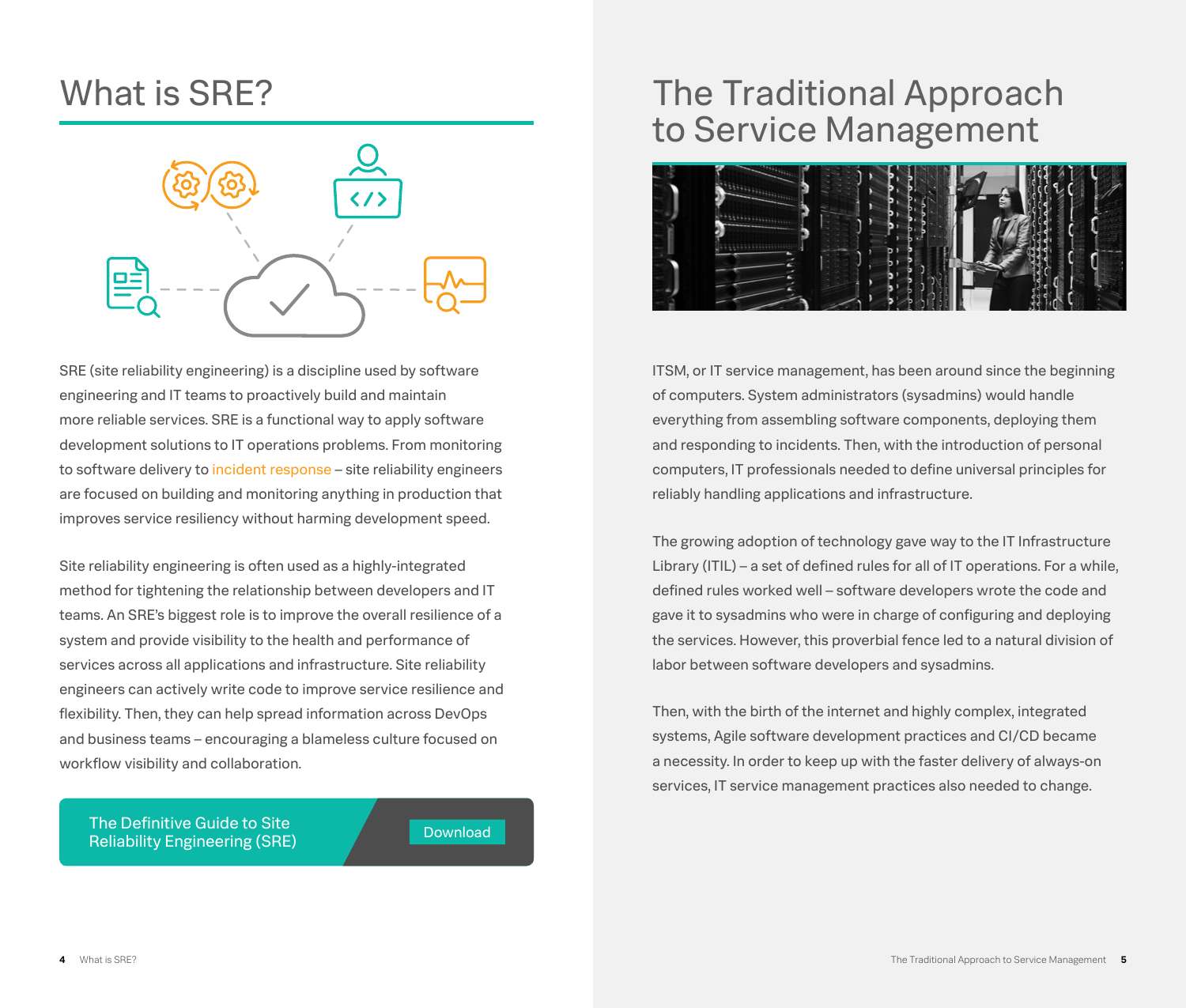## <span id="page-3-0"></span>Enter DevOps



DevOps was adopted in response to the shift in development and release practices. DevOps is a method for tightening feedback loops and improving collaboration between software developers and IT operations. A DevOps methodology gets IT teams involved earlier in the software delivery lifecycle while also increasing developer accountability for services in production. Application and infrastructure testing is automated and integrated throughout more of the development lifecycle and developers take on-call responsibilities for the services they build.

#### Why DevOps Matters [Free Guide](https://victorops.com/devops/why-devops-matters/?utm_medium=content&utm_source=content&utm_campaign=content-con-global-us-en-2020-q3-sre4goldensignals-ebk&utm_content=ebookpdf)

With the faster delivery of more complex applications and cloud infrastructure, teams needed a way to proactively address reliability concerns – leading to the creation of the modern practice of SRE.

## The Origin of SRE



The discipline of site reliability engineering first popped up at Google. They needed to make a shift towards an IT-centric organization, aligning everyone across the business – from engineering to sales. SRE became a way to move forward with this vision. Google's then VP of Engineering, Ben Treynor, defined SRE as:

"Fundamentally, it's what happens when you ask a software engineer to design an operations function."

-[Google Interview](https://landing.google.com/sre/interview/ben-treynor/?utm_medium=content&utm_source=content&utm_campaign=content-con-global-us-en-2020-q3-sre4goldensignals-ebk&utm_content=ebookpdf) with Ben Treynor

Google started to treat issues that were normally solved manually as software problems – formalizing an SRE team to apply software development expertise to traditional IT operations problems. With developers focused solely on making operations better, the team can build resilience into their services without harming development speed – automating numerous manual tasks and tests, increasing visibility into system health and improving collaboration across all of IT and engineering.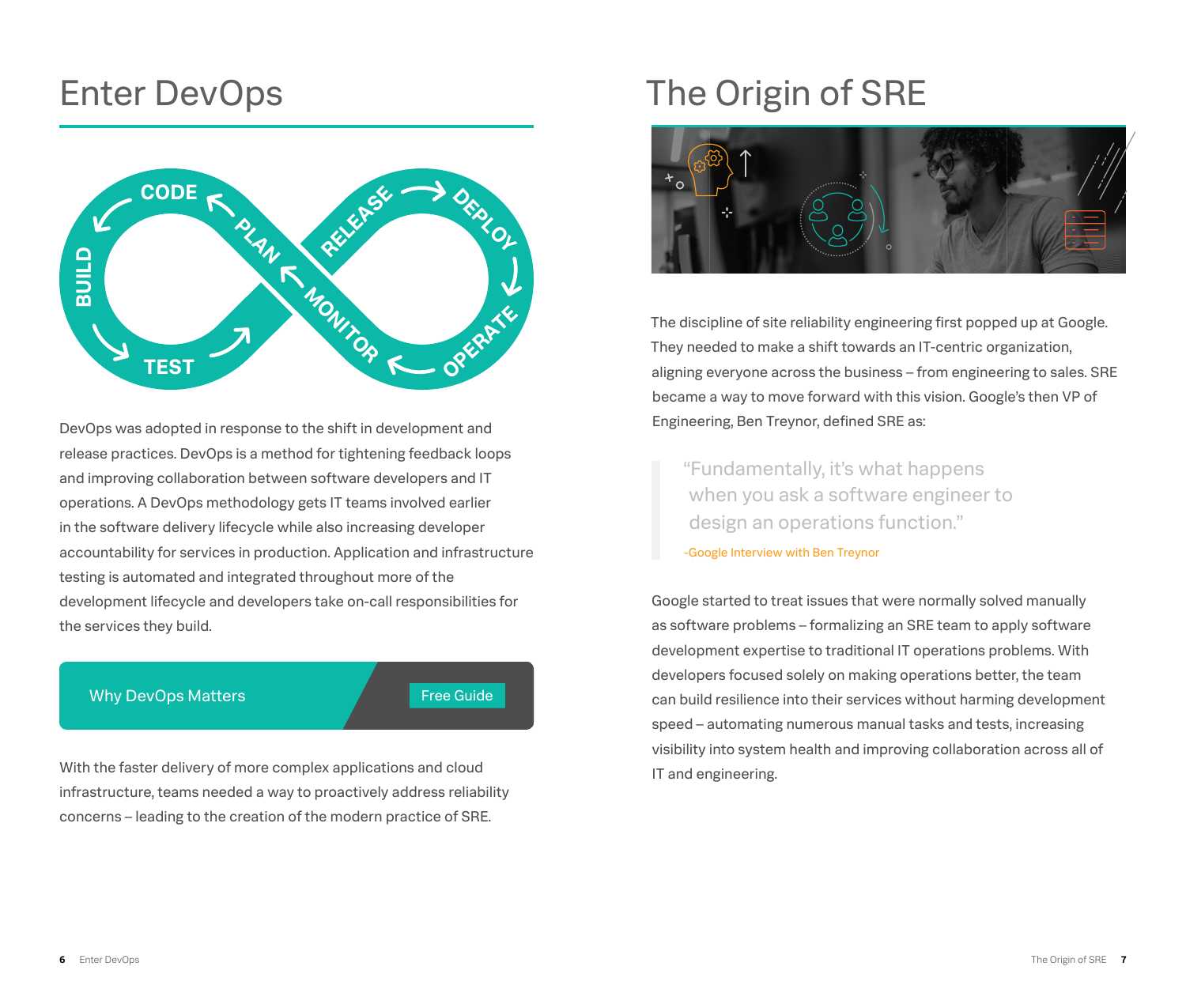## <span id="page-4-0"></span>The Core Components of SRE

### "40-90% of the total costs of a system are incurred after birth" [-Google's SRE Book](https://landing.google.com/sre/sre-book/chapters/preface/?utm_medium=content&utm_source=content&utm_campaign=content-con-global-us-en-2020-q3-sre4goldensignals-ebk&utm_content=ebookpdf)

While most DevOps and IT professionals are constantly focused on improving the development process, a large number of teams don't focus on their systems in production. But, the vast majority of application and infrastructure costs are incurred after deployment. It stands to reason that development teams need to spend more time supporting current services. In order to reallocate their time without impeding velocity, SRE teams are forming – dedicating developers to the continuous improvement of the resilience of their production systems.

The core responsibilities of SRE teams normally fall into five categories:

### 1. Availability:



Setting service-level objectives, agreements and indicators (SLOs, SLAs and SLIs) for the underlying service. SLIs are the actual unit of measurement defining the service level that customers can expect of the system. SLIs form the basis of SLOs which are the desired outputs of the system (e.g. 99.99% availability, etc.).

SLAs are based on SLOs and given to customers to communicate the expected reliability of the service they'll be using, and the way the team will react if those numbers aren't met.

- What are the expectations of internal teams, customers and other external stakeholders?
- What's the overall importance of service to most organizations?
- Is 99.999% availability really necessary?

These types of questions listed above will help facilitate the speed at which businesses can reliably release new features and services – dictating the way SRE teams initially set SLOs, SLAs and SLIs.

Over time, as SRE teams spend more time working in production environments, engineering organizations begin to see more resilient architecture with further failover options and faster rollback capabilities. These companies can then set higher expectations for customers and stakeholders, leading to impressive SLOs, SLAs and SLIs that drive greater business value. While the greater development and IT teams are in charge of maintaining a consistent release pipeline, SRE teams are tasked with maintaining the overall availability of those services once they're in production.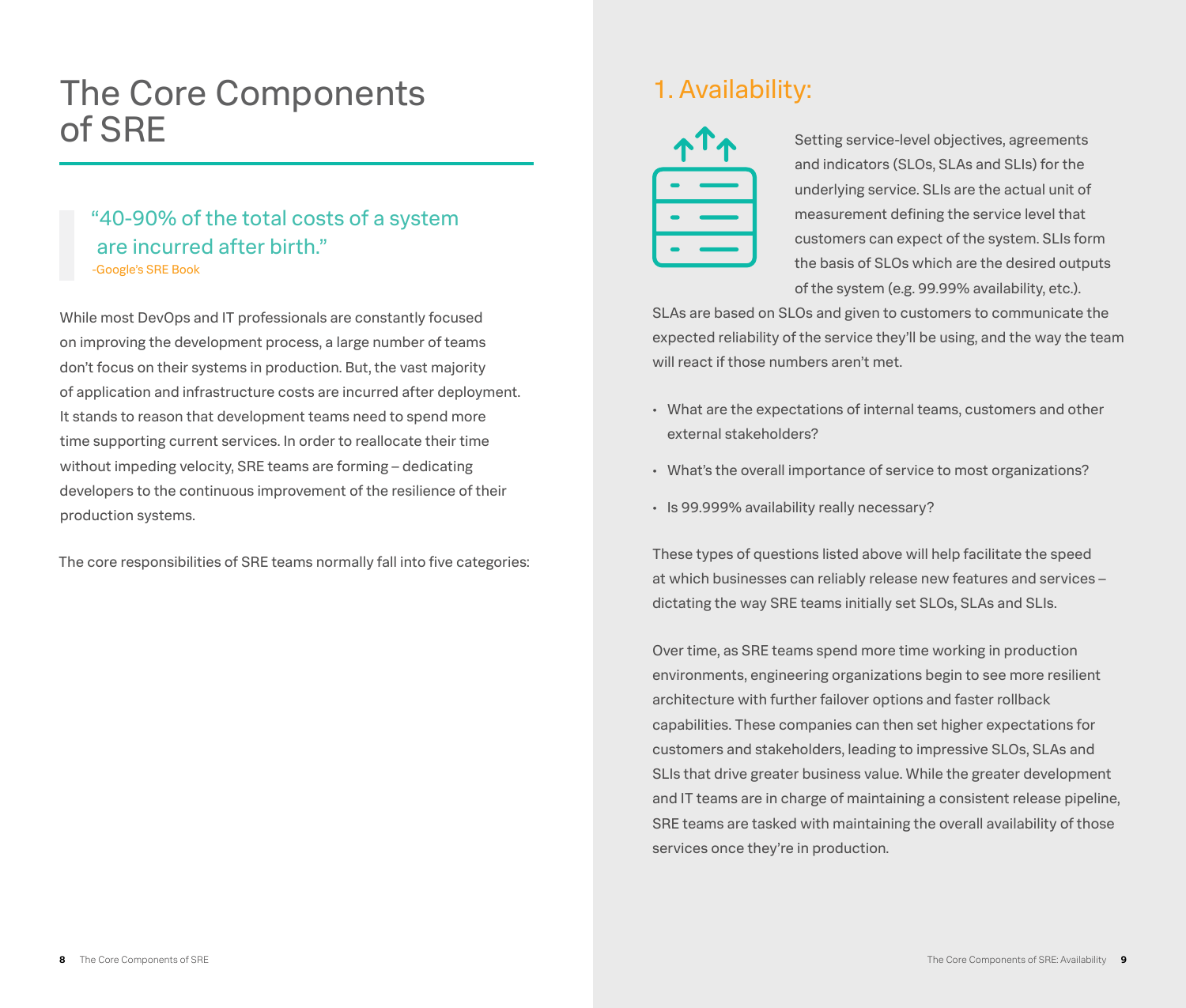### <span id="page-5-0"></span>2. Performance:



As teams gain maturity in SRE and availability becomes less erratic, they can start to focus on improving service performance metrics like latency, page load speed and ETL.

- Which services or nodes are frequently failing?
- Are customers consistently experiencing page load or latency lag?

While overall availability may not be impacted by performance errors, customers who frequently encounter performance issues will experience fatigue and may be likely to stop using the service.

SRE teams should not only help application support and development teams fix bugs, but they should help proactively identify performance issues across the system. Small performance issues can build up over time and become larger customer-facing incidents. As overall service reliability improves, teams will open up more time to identify small performance issues and fix them.

## 3. Monitoring:



In order to identify performance errors and maintain service availability, SRE teams need to see what's going on in their systems. Naturally, the SRE team is assigned the great task of implementing monitoring solutions. Because of

the way disparate services measure performance and uptime, deciding what to monitor and how to do so effectively is one of the hardest parts of being a site reliability engineer. At the end of the day, SREs need to think of monitoring as a way to surface a holistic view of a system's health. Anyone from any department in engineering or IT should be able to look at a single source to determine the overall performance and availability of the services they support.

The need for cross-service, cross-team visibility led to the creation of SRE's golden signals. The golden signals serve as a foundation for actionable monitoring and alerting for DevOps and IT teams. In a few pages, we'll go over SRE's four golden signals of monitoring and show why they're such a powerful foundation for service reliability.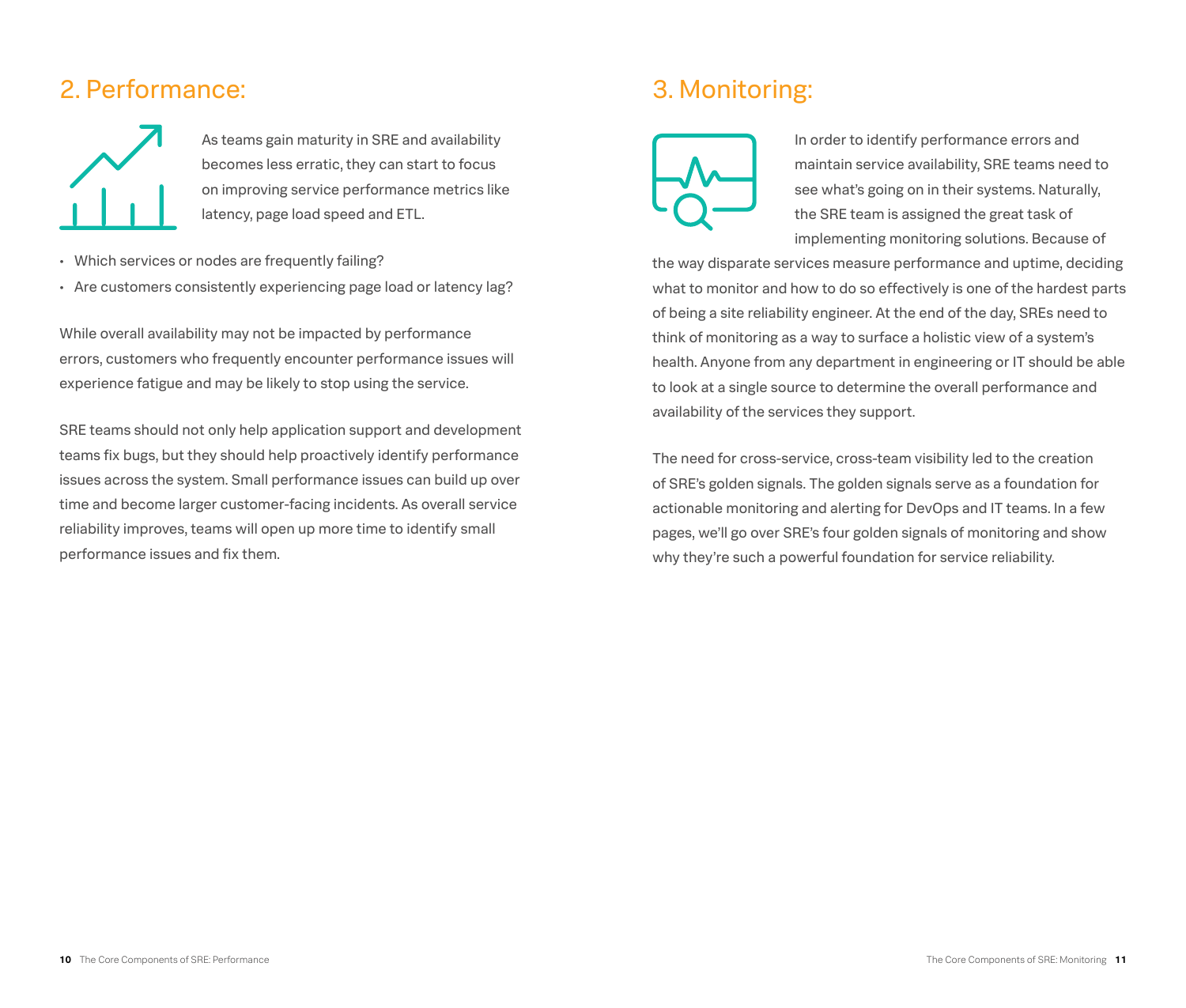### <span id="page-6-0"></span>4. Incident Response



Many SRE teams won't handle real-time incident response or take on-call responsibilities themselves. But, it's generally good to get the SRE team's input into incident response due to their collaborative efforts across all of development

and operations – as well as their deep involvement in staging and production environments. The SRE team is in the best position of any in the organization for determining who should be on-call and when – as well as the people and teams who should be responsible for individual services.

SRE teams can ensure an efficient system for incident response. Through constant improvement of visibility and workflow transparency, SRE teams are able to surface the information on-call teams need to quickly fix problems. Site reliability engineers shouldn't only think of reliability in technical terms but also in human terms. Tightening the collaboration between people, processes and technology will lead to a proactive system of incident response and remediation.

Monitoring and Incident Response ebook. The same state of the second second second second second second second second second second second second second second second second second second second second second second second second second second se

### 5. Preparation



The continuous improvement of monitoring, incident response, and the optimization of service availability and performance will inherently lead to more resilient systems. At the end of the day, SRE teams build the foundation for a more

prepared engineering and IT team. With the monitoring resources provided by the SRE team, the development and IT team can deploy new services quickly and respond to incidents in seconds.

A prepared team knows the health of their services and how to respond when there's a problem. When site reliability engineers are integrated into engineering and IT, developers are exposed to more of their production environment, and IT operations are involved earlier in the software development lifecycle. SRE teams serve the organization with the weapons and the transparency they need to combat reliability concerns. A reactive SRE team simply responds to issues and fixes them. But, a proactive SRE team puts the resilience of the system directly in the hands of individual team members.

Effective implementation of the core components of SRE requires visibility and transparency across all services and applications within a system. But, measuring the performance and availability of disparate services on a single scale can be convoluted. So, Google's SRE team developed the four golden signals as a way to consistently track service health across all applications and infrastructure.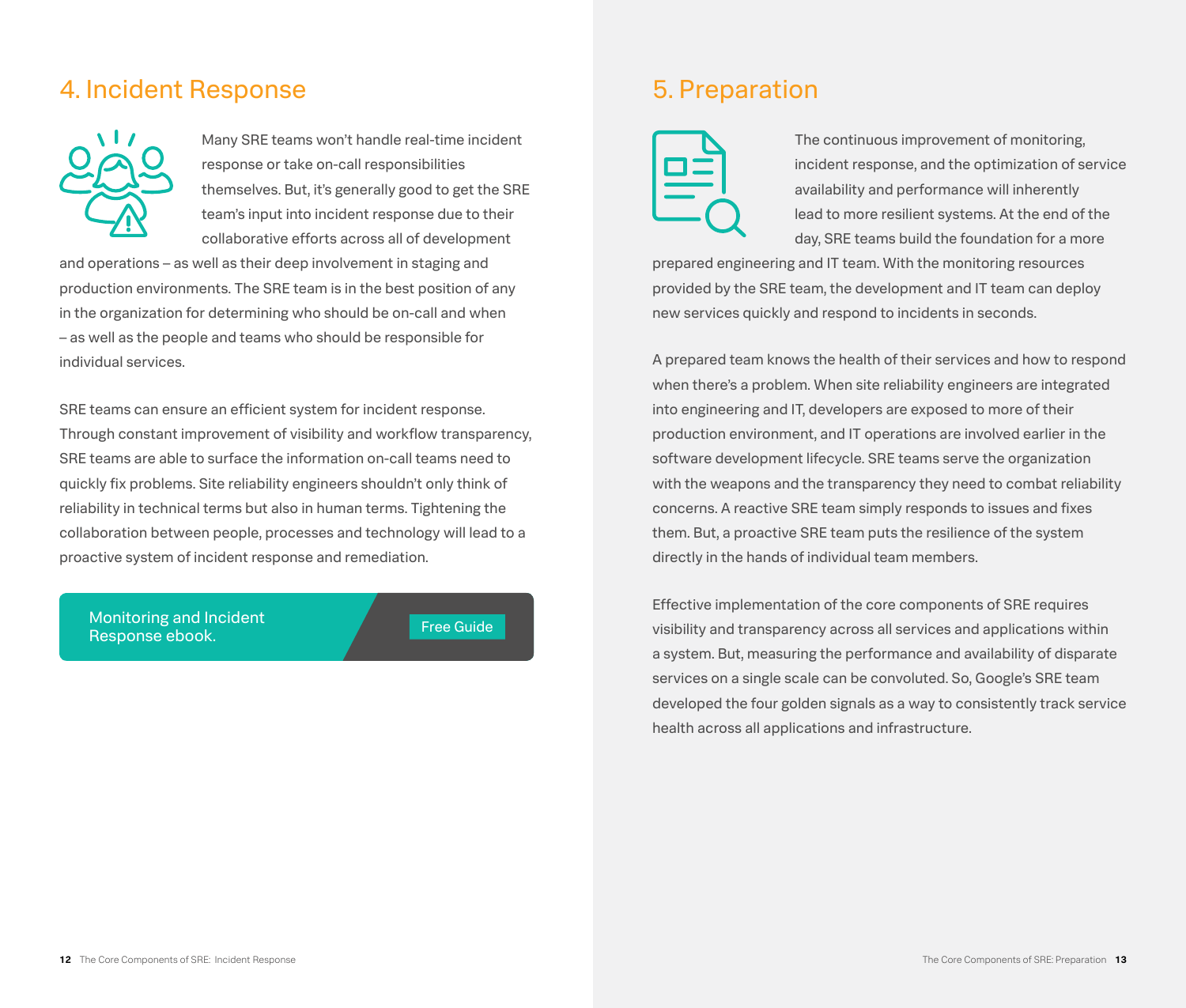## <span id="page-7-0"></span>Reviewing the Four Golden Signals of SRE



SRE's golden signals define what it means for the system to be "healthy." Establish benchmarks for each metric showing when the system is healthy – ensuring positive customer experiences and uptime. While a team could always monitor more metrics or logs across the system, the four golden signals are the basic, essential building blocks for any effective monitoring strategy.

### **Latency**

**(time taken to serve a request):**

Define a benchmark for "good" latency rates. Then, monitor the latency of successful requests against failed requests to keep track of health. Tracking latency across the entire system can help identify which services are not performing well and allows teams to detect incidents faster. The latency of errors can help improve the speed at which teams identify an incident – meaning they can dive into incident response faster.

### **Traffic**

**(the stress from demand on the system):**



How much stress is the system taking at a given time from users or transactions running through the service? Depending on the business, what you define as traffic could be vastly different from another organization. Is

traffic measured as the number of people coming to the site or as the number of requests happening at a given time? By monitoring real-user interactions and traffic in the application or service, SRE teams can see exactly how customers experience the product while also seeing how the system holds up to changes in demand.

### **Errors**

#### **(rate of requests that are failing):**



SRE teams need to monitor the rate of errors happening across the entire system but also at the individual service level. Whether those errors are based on manually defined logic or they're explicit errors such as failed HTTP requests,

SRE teams need to monitor them. It's also important to define which errors are critical and which ones are less dangerous. This can help teams identify the true health of a service in the eyes of a customer and take rapid action to fix frequent errors.

### **Saturation**

#### **(the overall capacity of the service):**



The saturation is a high-level overview of the utilization of the system. How much more capacity does the service have? When is the service maxed out? Because most systems begin to degrade before utilization hits 100%,

SRE teams also need to determine a benchmark for a "healthy" percentage of utilization. What level of saturation ensures service performance and availability for customers?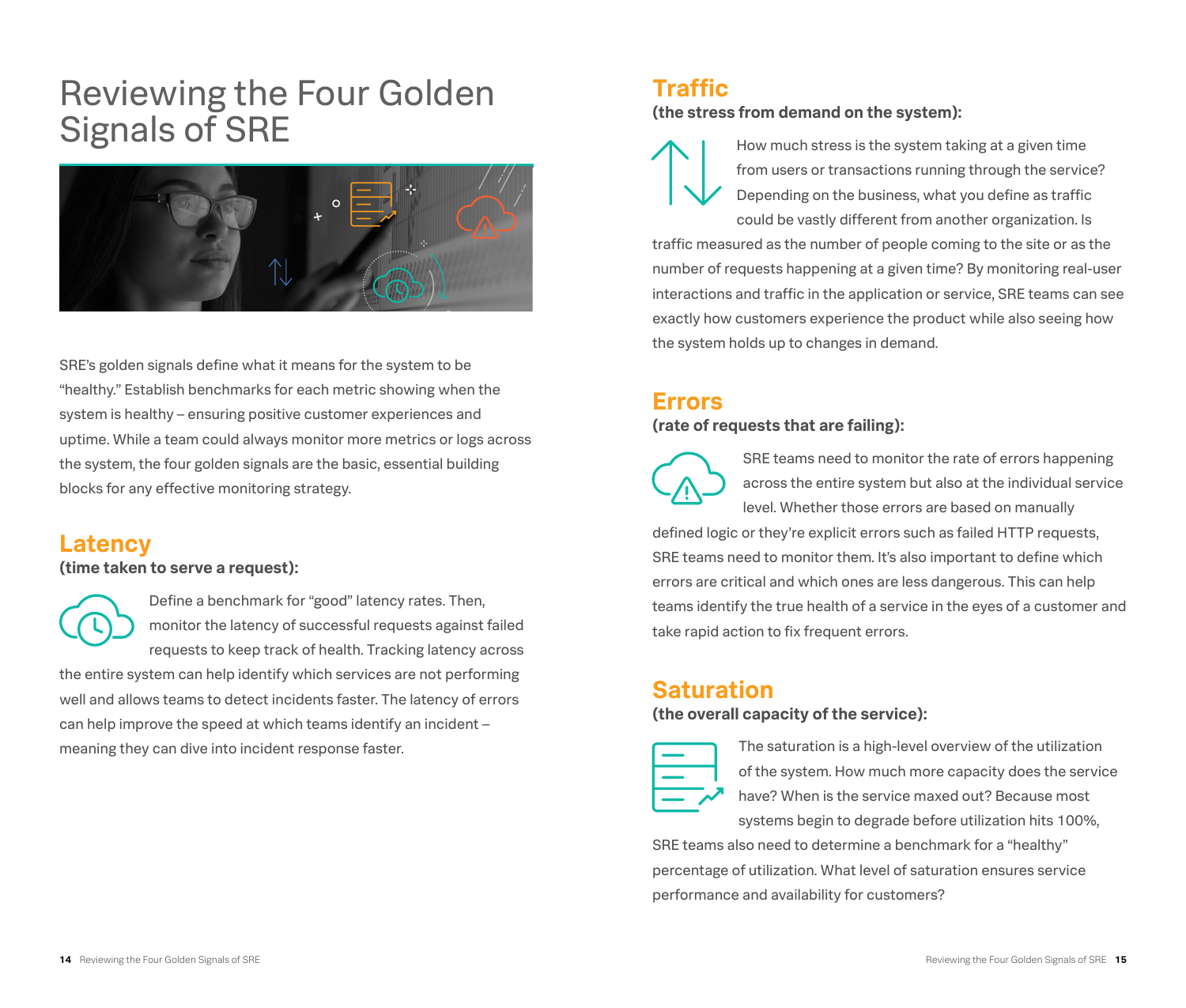## <span id="page-8-0"></span>The Foundation of SRE at VictorOps



"SRE shines a light on the unknowns in a running system, it eliminates fear associated with the unknown. SRE brings awareness to the maintainers of a system and builds confidence toward handling unknown issues."

- Jonathan Schwietert, SRE Team Lead

Nearly three years ago, as the VictorOps engineering team started to grow, Jonathan Schwietert began pitching the idea of building an SRE process. The team needed an avenue to channel the hunger for reliability and discuss ways to improve the resilience of their services. So, the engineering team assessed their desired goals from site reliability engineering and how it would fit into the business.

### The Goals of Implementing SRE at VictorOps

#### **Vision:**

Provide a unified vision for product reliability at VictorOps

#### **Culture:**

Coach engineering to embrace and own reliability in their respective areas

#### **Process:**

Provide a first-class development workflow to address reliability

#### **Tools:**

Direct the team to powerful toolsets for instrumenting the system

#### **System:**

Maintain and improve reliability in customer experience to achieve a balance between high reliability and deployment speed

For VictorOps, it was important that SRE be tightly integrated with development and operations workflows – increasing the reliability of services without hindering development speed. After looking at the long-term goals for SRE at VictorOps, the team decided to institute the SRE council – a group of engineers from cross-functional engineering teams dedicated to site reliability engineering.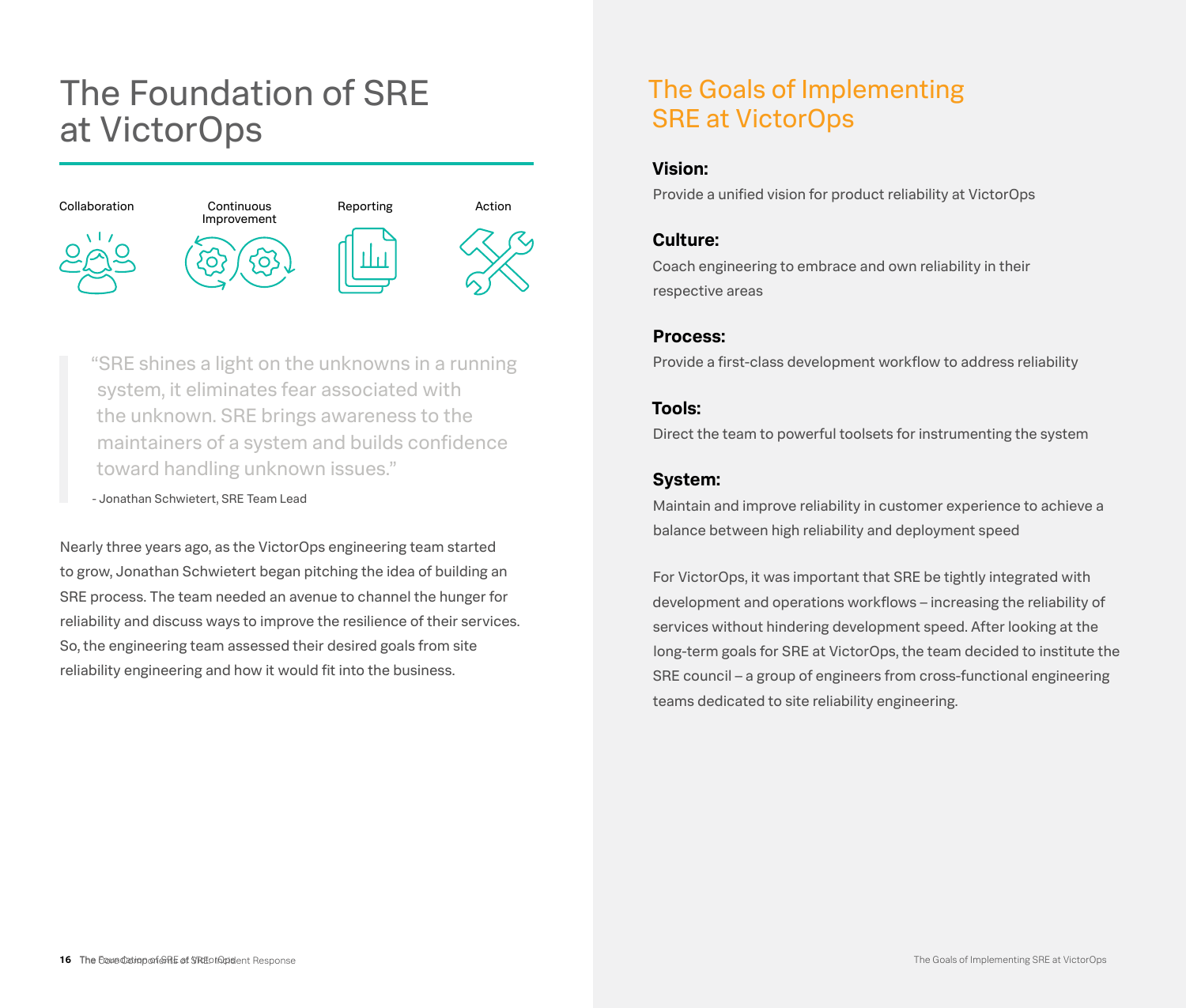## <span id="page-9-0"></span>The SRE Council



The SRE council met weekly to discuss any incidents or general concerns from the prior week. Council members would look at the frequency of alerts coming into the system and produce action items to help reduce alert fatigue while ensuring monitoring and incident response processes were put in place. Accordingly, the council broke down their key objectives in order to track their effectiveness over time.

#### **Council**

- Bring concerns from the teams
- Vet concerns in order to build SRE backlog
- Present before and after improvements once a concern is addressed
- Provide input to SRE roadmap

#### **Day-to-Day**

- Encourage impromptu reliability conversations
- Team point of contact for SRE stories

#### **Agile Ceremonies**

- Help break down high-level work into detailed story-level representations
- Act as a representative for SRE stories during backlog refinement and sprint planning
- Present before and after SRE improvements during quarterly sprint planning

With more meetings came more discovery – making the SRE council more productive over time. The members of the council then take their learnings back to their respective development and IT teams – helping spread systemic knowledge and build deeper reliability into the product.

## Implementing the Four Golden Signals at VictorOps

Fast forward to today. VictorOps organized an SRE team and process that works. And now, VictorOps is implementing SRE's four golden signals, well, three signals, across the entire system. By starting with the tracking of latency, traffic and error rate across all of our services, we're able to add visibility to system health and provide more context to all of engineering.

The ultimate goal is to track all four golden signals. But, in order to track saturation, you'll need to monitor the other three signals first. Latency, error rate and traffic can help define what it means for a system to be full. The goal of implementing the golden signals is to consistently track health across all services, allowing businesses to scale products and operations, helping on-call responders fix problems for code they didn't write.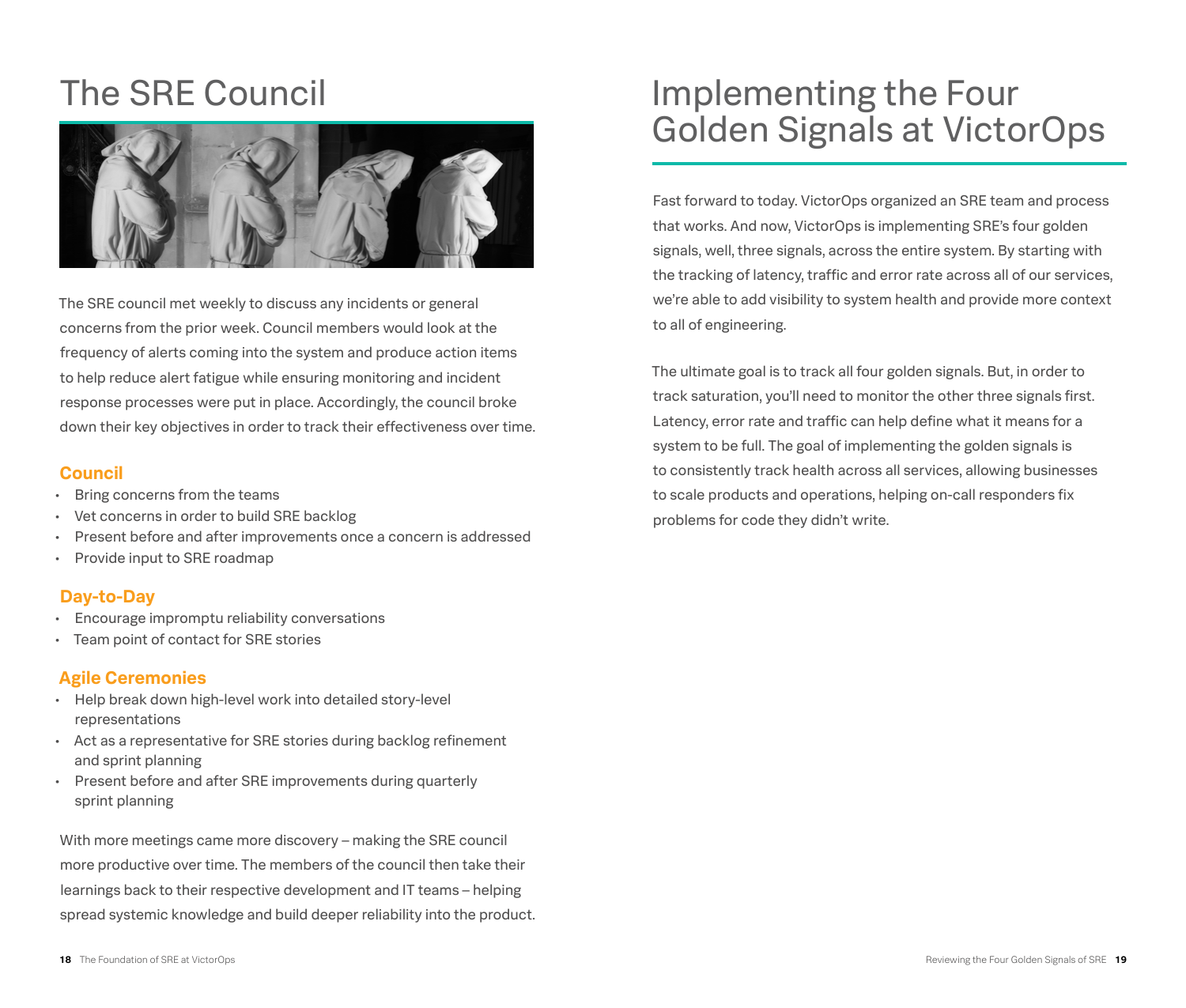## <span id="page-10-0"></span>What is SRE to VictorOps?

SRE is one of the most important disciplines of our entire business. So, when diving into SRE operations, we brought in site reliability engineers from Netflix, Twitter and Bluprint to discuss how they approach SRE and how their principles can be applied at VictorOps. The SRE council is made up of developers who are writing the next features – allowing us to think concurrently about reliability while building new features. With those teachings and our own experiences over the past three years, we've grown a lot in our SRE maturity.

So, we're including three interviews with members of our SRE council to show how they think about SRE and why it's important for business:



### **Jonathan Schwietert (Platform Engineer & SRE Team Lead)**

#### **Q: What do you like about the SRE council?**

**A:** It prevents throwing reliability over the wall and protects our [DevOps](https://victorops.com/blog/devops/) mentality. The people on the SRE council are developers who'll be writing the next feature, so it's important that we're thinking concurrently about reliability while building features.

#### **Q: So what does SRE mean to you, personally?**

**A:** SRE is a way to improve cross-functional collaboration and visibility to help add reliability into everything we build. SRE provides an avenue to direct the hunger that we have for reliability.

#### **Q: What is the ideal SRE team structure to you?**

**A:** There's no ideal structure. Implementing an SRE structure is dependent on a large number of factors including the size of the organization, the product, the people, and the culture of the organization. SRE will look vastly different if you have a young, fairly unstable product vs. that of a mature, more stable product.

If your product is fairly unreliable, you'll have a more retroactive SRE structure, whereas a more reliable product will be able to have a more [proactive SRE](https://victorops.com/blog/breaking-your-system-for-proactive-site-reliability-engineering-sre) approach. There's always a ratio to balance between proactive and retroactive SRE, dependent on where you're at in your product's development and life cycle. Because of this, there simply isn't a one-size-fits-all approach to SRE, absolutely not.

#### **Q: What's your favorite part of SRE?**

**A:** SRE shines a light on the unknowns in a running system. It eliminates fear associated with the unknown. SRE brings awareness to the maintainers of a system and builds confidence toward handling unknown issues.

#### **Q: How do you measure SRE efforts and effectiveness?**

**A:** SRE is a tough thing to measure. But, I'd measure it as the stability of a system over time, the frequency of system incidents and severity of incidents. Also, if you think of retroactive SRE as the bottom of a scale, and fully proactive SRE as the top of a scale, where you fall along that scale is a good measurement of SRE's effectiveness. You can also measure SRE based off lower-level monitoring metrics and [SLOs](https://en.wikipedia.org/wiki/Service-level_objective).

#### **Q: Do you think chaos engineering and game days are a necessary part of SRE?**

**A:** Yes–it's the proactive side of SRE. It's important to get exposure to multiple parts of the system before a real incident happens. Everyone on the team is more prepared for an issue this way.

#### **Q: Any additional comments?**

**A:** I just want to reiterate that what we've done for SRE at VictorOps is what fits our DevOps culture best. This system works for us, but that doesn't necessarily mean it will work for everyone else. And, of course, we're [continuously improving](https://victorops.com/blog/continuous-improvement-incident-management) and adapting our SRE practices as we learn and grow.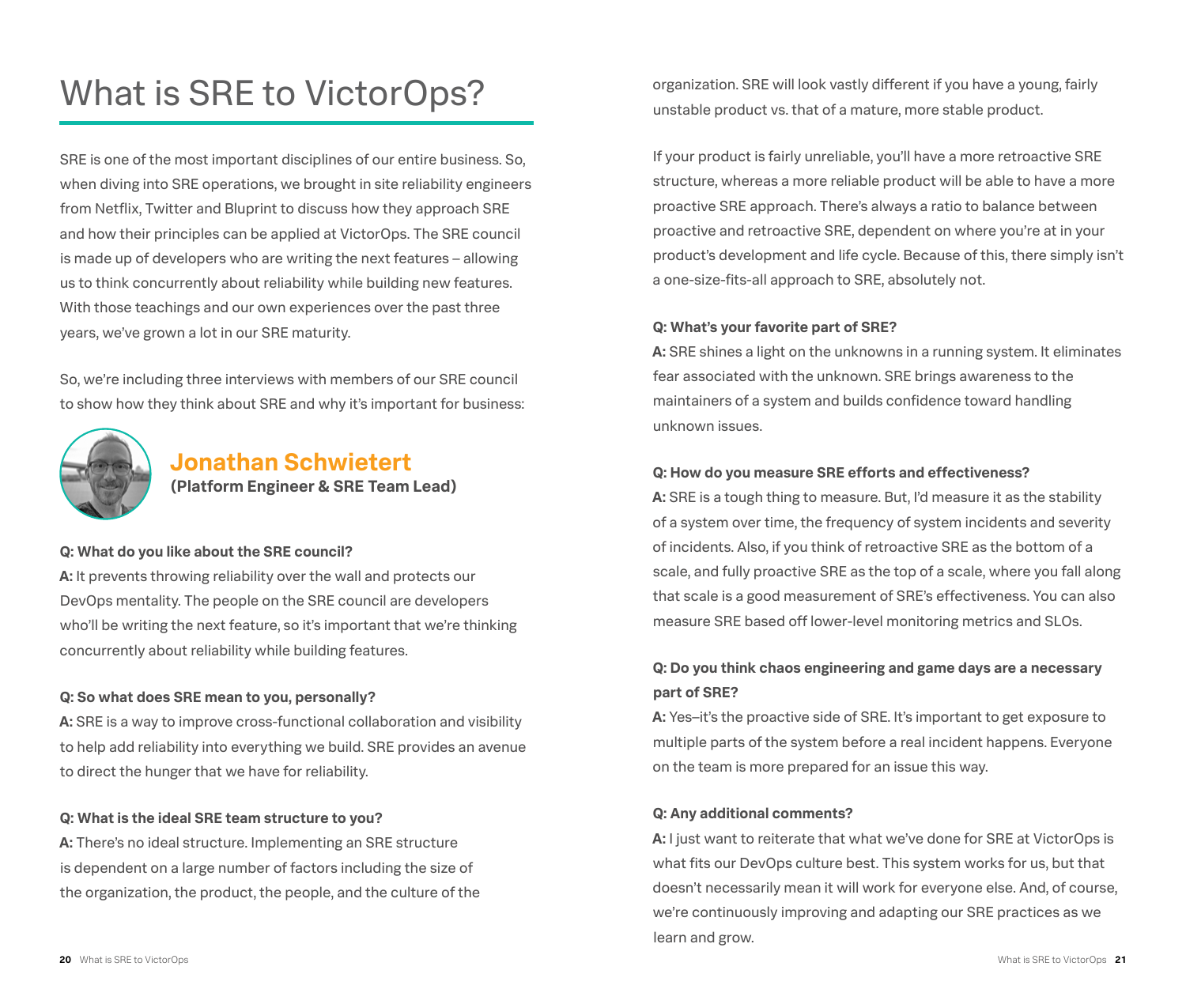<span id="page-11-0"></span>

### **DeAndre Carroll (Software Engineer - Middle Tier Team)**

#### **Q: How long have you worked in SRE? Is VictorOps your first time?**

**A:** I've worked in SRE before VictorOps, but not in a formalized setting. Part of my previous responsibilities involved hack-testing, trying to figure out how to exploit the system in order to use it for how it was designed. I was working to stop automation and exploitation from taking advantage of our platform. So, I spent some time looking at the site outside of the rules to check for robustness.

#### **Q: How does your role specifically influence reliability in the system?**

**A:** Well, middle tier is the first point of contact for a lot of external systems, we're the gateway to a lot of systems–APIs, integrations, etc. Middle tier needs to build reliability in an inherently chaotic part of the system. Any server side change that modifies the user experience and comes through the web client or mobile client goes through us. We're influencing reliability on both the server-side and the clientside. Middle tier is always working to transfer data reliably, implement proper server-side checks, and optimize the client-side for good UI and experience.

#### **Q: If you could, what would you like to do or change about SRE at VictorOps?**

**A:** Getting more buy-in would be great. That's why we're adding rotations to our SRE Council in order to give more people exposure to SRE. If the SRE Council becomes static for too long, it can become a silo – which is not conducive to our DevOps nature.

#### **Q: In addition to reliability, do you believe SRE improves collaboration and development speed?**

**A:** Collaboration? Yes. Development speed? Maybe. Over time I believe that SRE will improve development speed, but it's a highly front-loaded process. It takes time to set up monitoring tools, alerts and processes to make SRE more proactive. But once you're in a good place, it allows for more time to be spent on development.

#### **Q: What's your favorite part of SRE?**

**A:** My favorite part is being able to share information across all our teams and improve visibility across the entire system.

#### **Q: Do you think chaos engineering and game days are a necessary part of SRE?**

**A:** Yes. Having formalized chaos engineering processes lets teams break away from everything else they're doing and focus in on making the system robust. You can get real results in real time.

#### **Q: Any favorite tools for SRE?**

**A:** Jmeter. Jmeter is a great automated testing and load testing tool.

#### **Q: So, what does the term SRE mean to you?**

**A:** SRE means challenging ourselves to make the system as reliable as we can. SRE is about getting out of your comfort zone, changing your thinking, and approaching problems from a different angle to make the system more reliable and robust. By finding the strengths and weaknesses of your system, SRE helps you make it more reliable for customers and easier to manage for the team.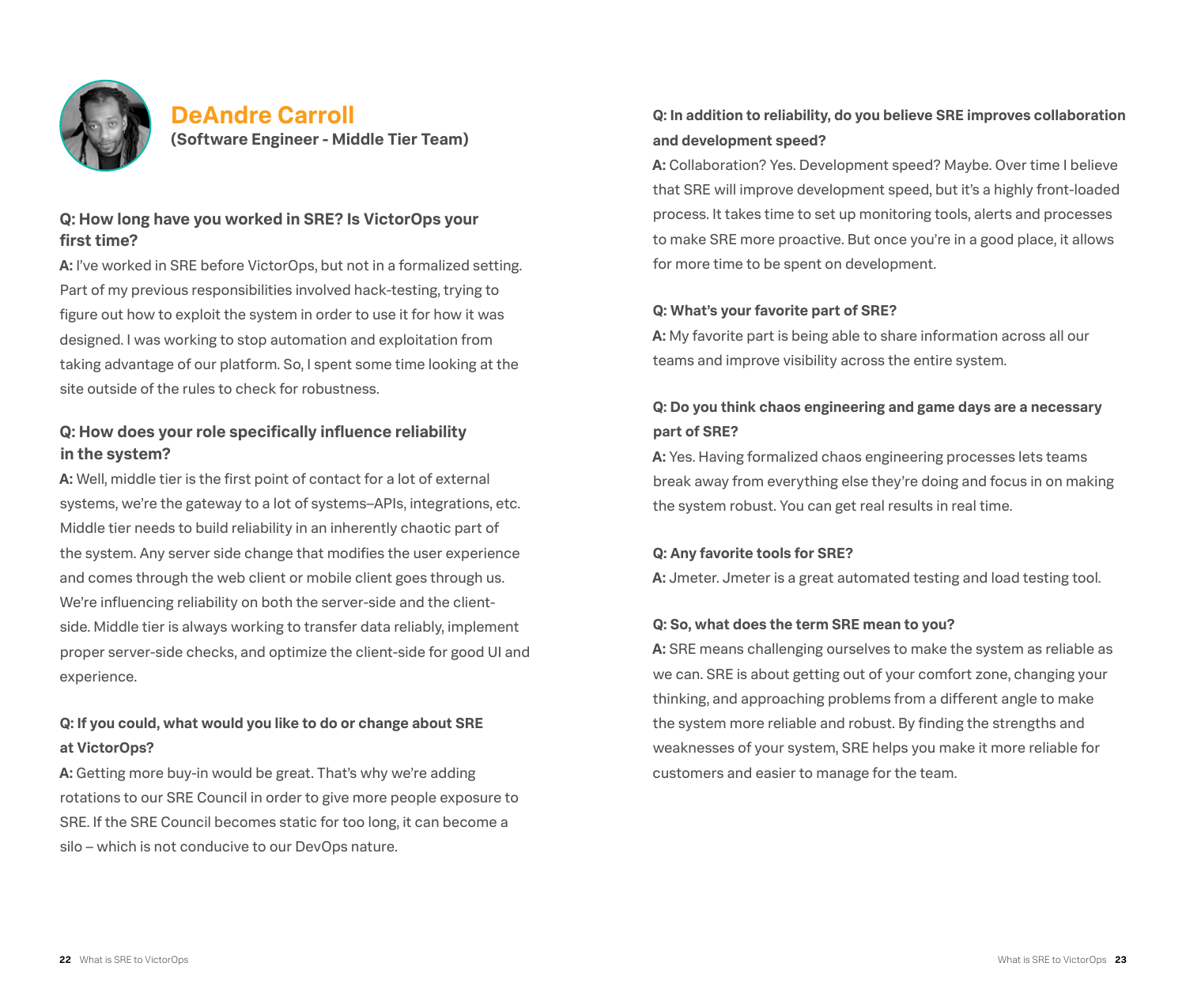<span id="page-12-0"></span>

### **Andrew Fager (Data Engineering Team Lead)**

#### **Q: So, what's your role on the SRE Council?**

**A:** I represent the data team. I work on building persistence, reliability, and resilience within our data engineering pipelines.

#### **Q: How do you think your role on the SRE Council specifically influences reliability in the overall system?**

**A:** Well, customers rely on our data to remediate incidents. My team is different from other teams in the sense that we need to ensure that our data is in a reliable and persistent place so that our customers can analyze it after the fact. We can work to find ways to break the data pipeline, but ensure that the data is retained. This way, we can build more robust data pipelines for ourselves and our customers.

#### **Q: What do you like about the SRE Council?**

**A:** Different perspectives. Everyone on the Council has a different expertise and way of approaching issues. It's interesting to learn how our whole system is interconnected, how we can [improve cross](https://victorops.com/blog/devops-outage-collaboration/?utm_medium=content&utm_source=content&utm_campaign=content-con-global-us-en-2020-q3-sre4goldensignals-ebk&utm_content=ebookpdf)[functional communication,](https://victorops.com/blog/devops-outage-collaboration/?utm_medium=content&utm_source=content&utm_campaign=content-con-global-us-en-2020-q3-sre4goldensignals-ebk&utm_content=ebookpdf) and the way that the reliability of one team can affect another.

#### **Q: What is the ideal SRE team structure to you?**

**A:** Blue team, red team type [game days](https://victorops.com/blog/focus-on-readiness-its-a-good-day-for-a-game-day/?utm_medium=content&utm_source=content&utm_campaign=content-con-global-us-en-2020-q3-sre4goldensignals-ebk&utm_content=ebookpdf) are great. Your team will learn a lot through simulated chaos on the system. Malicious actors on one team can take things down while the other team responds to the issue in a realistic on-call scenario.

#### **Q: How do you measure SRE effectiveness?**

**A:** Well, with the data engineering team, there are usually more lagging metrics and less actionable ways to measure SRE's effectiveness. We can essentially measure the effectiveness of SRE based on the speed and consistency of data in ETL. If ETL lags, how can we bring it up to speed quickly? How can we build a more resilient ETL pipeline?

#### **Q: What's your favorite part of SRE?**

**A:** I love the collaboration it brings. SRE has great data-driven aspects to it. You need [visibility](https://victorops.com/blog/aggregate-monitoring-for-full-system-visibility/?utm_medium=content&utm_source=content&utm_campaign=content-con-global-us-en-2020-q3-sre4goldensignals-ebk&utm_content=ebookpdf) into the system and its performance metrics in order to allow people to look at the data and take action on it. Also, game days are a fun part of SRE that can give cross-functional knowledge to team members so incident resolution becomes easier.

#### **Q: So what does the term SRE mean to you?**

**A:** Whole system reliability. A lot of it is about working to mitigate and prepare for unknown unknowns. There's no way you can know everything that could happen on your site, so it's important to be able to react quickly in a non-fatal way.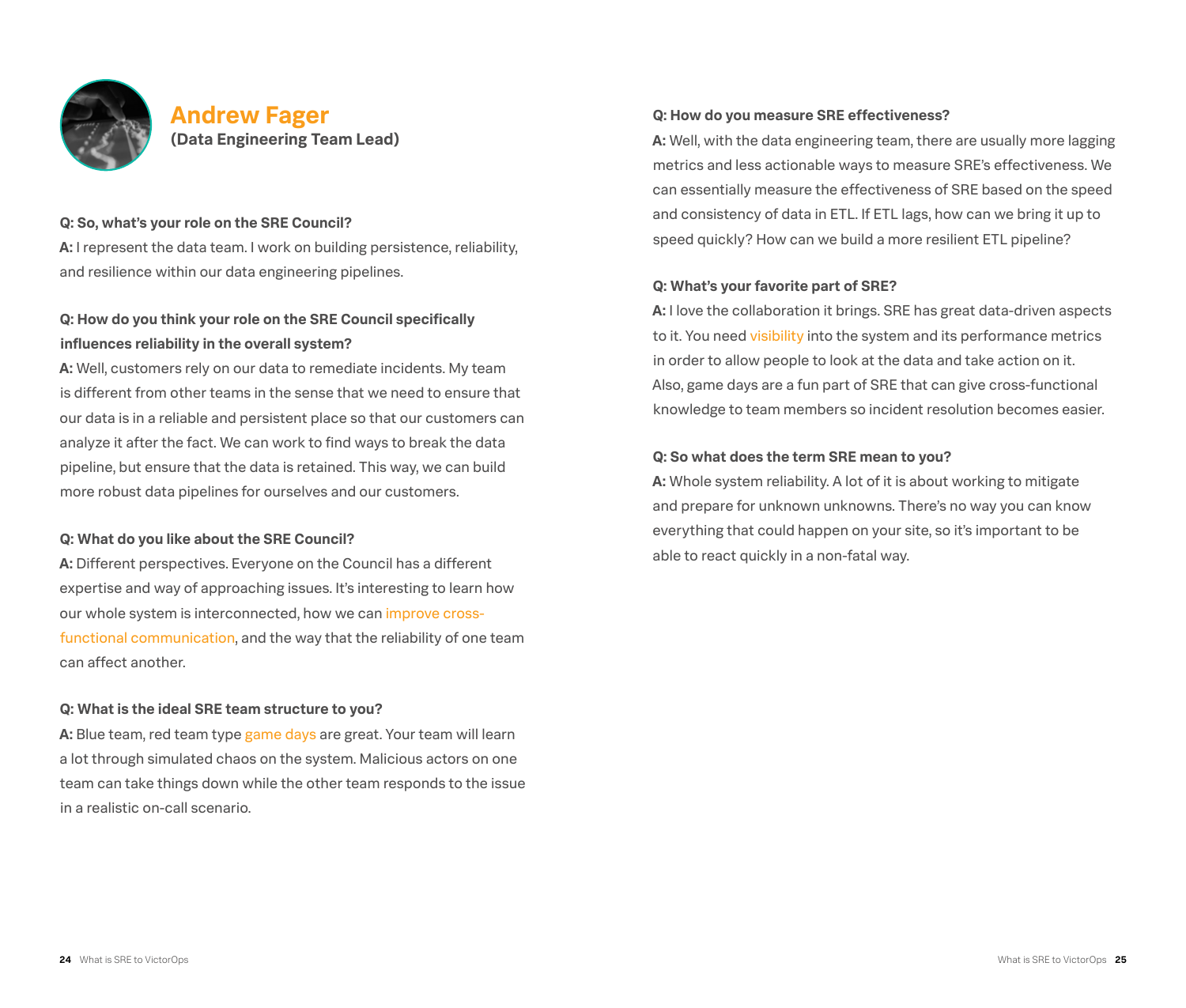## <span id="page-13-0"></span>Taking Action with Your Monitoring



A well-adjusted monitoring model gives you a consistent view of how your architecture is behaving. However, visibility into performance and availability is only the first step for site reliability engineering. The monitoring data

needs to provide context to engineering and IT teams, allowing them to quickly see what's wrong and loop in the proper teams for incident remediation. A proactive SRE team will set up incident response plans and a collaborative alerting strategy to get the right information to the right people at the right time.

### SRE's Four Golden Signals in the Incident Management Lifecycle



The four golden signals serve as an excellent jumping-off point for actionable monitoring. Tracking the latency, traffic, errors and saturation for all services in near real-time will help all teams identify issues faster. The golden signals also give teams a single pane of glass view into the health of all services – whether they're maintained by that specific team or not. Instead of disparate monitoring across every feature or service, you can roll all monitoring metrics and logs into a single location.

**Effective monitoring will not only lead to improved incident detection but it will improve the entire incident lifecycle over time.**

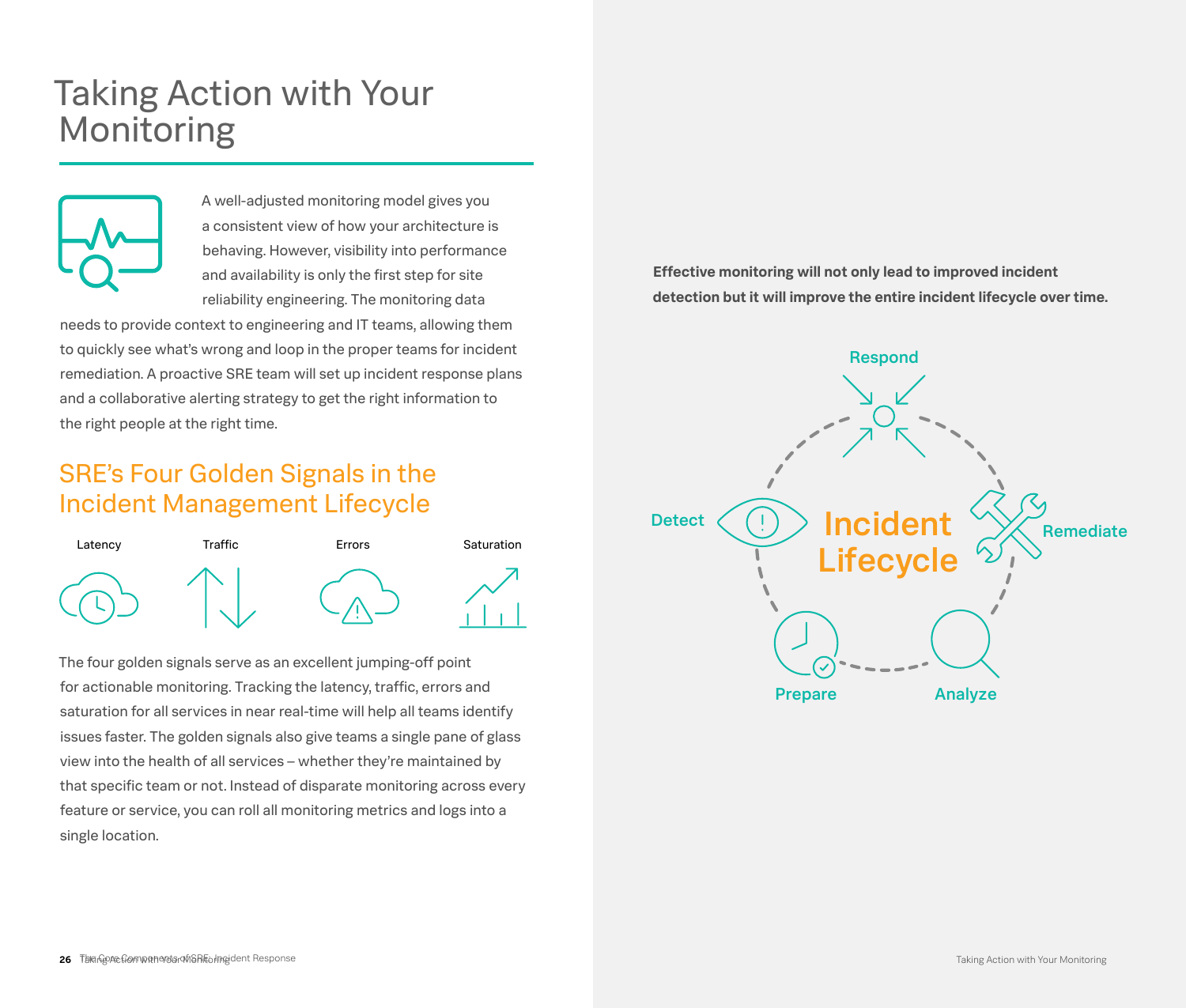## <span id="page-14-0"></span>Using SRE to Facilitate a DevOps Mindset



There isn't one specific method for taking on site reliability engineering. But, whatever you do, SRE should improve visibility and collaboration among people, processes and technology. By dedicating

software engineers to application and infrastructure concerns, you're proactively fixing problems. Moreover, with SREs spending so much time in production, they can pass knowledge to the rest of the development team.

Site reliability engineers expose themselves to many aspects of the system, inherently improving the collaboration between developers and IT operations teams. Facilitating a DevOps mindset through SRE leads to breakthroughs in your team's productivity and your system's resilience. When an incident occurs, instead of passing blame between development and IT, SRE opens transparent discussions about how they can improve. SREs are the gatekeepers for efficient, reliable software development practices that don't force all production responsibilities to IT teams.

Implementing SRE and the four golden signals of monitoring will improve cross-functional visibility and collaboration, bringing IT operations and developers together. Join the teams that are already using SRE's four golden signals to promote a positive engineering culture and drive better customer experiences.

## Make the Most of SRE and the Golden Signals

#### **Enter VictorOps**

Centralize on-call rotations, alert automation and collaborative incident response in one single solution. SRE teams can track deployments and system changes in real-time across all of engineering while consistently monitoring and alerting on SLIs across the entire ecosystem. Add visibility into developer and IT operations workflows, improve the way SREs manage monitoring and alerting, and ultimately build more reliable systems with VictorOps.

**Ready to start using a comprehensive alerting and on-call incident response solution?** Sign up for a personalized demo with one of our product experts or go at it yourself in a 14-day free trial.

## **Make on-call** suck less.

**[GET A DEMO](https://victorops.com/request-demo/?utm_medium=content&utm_source=content&utm_campaign=content-con-global-us-en-2020-q3-sre4goldensignals-ebk&utm_content=ebookpdf)**

**[FREE TRIAL](https://portal.victorops.com/membership/#/onboarding/create-org/?utm_medium=content&utm_source=content&utm_campaign=content-con-global-us-en-2020-q3-sre4goldensignals-ebk&utm_content=ebookpdf)**